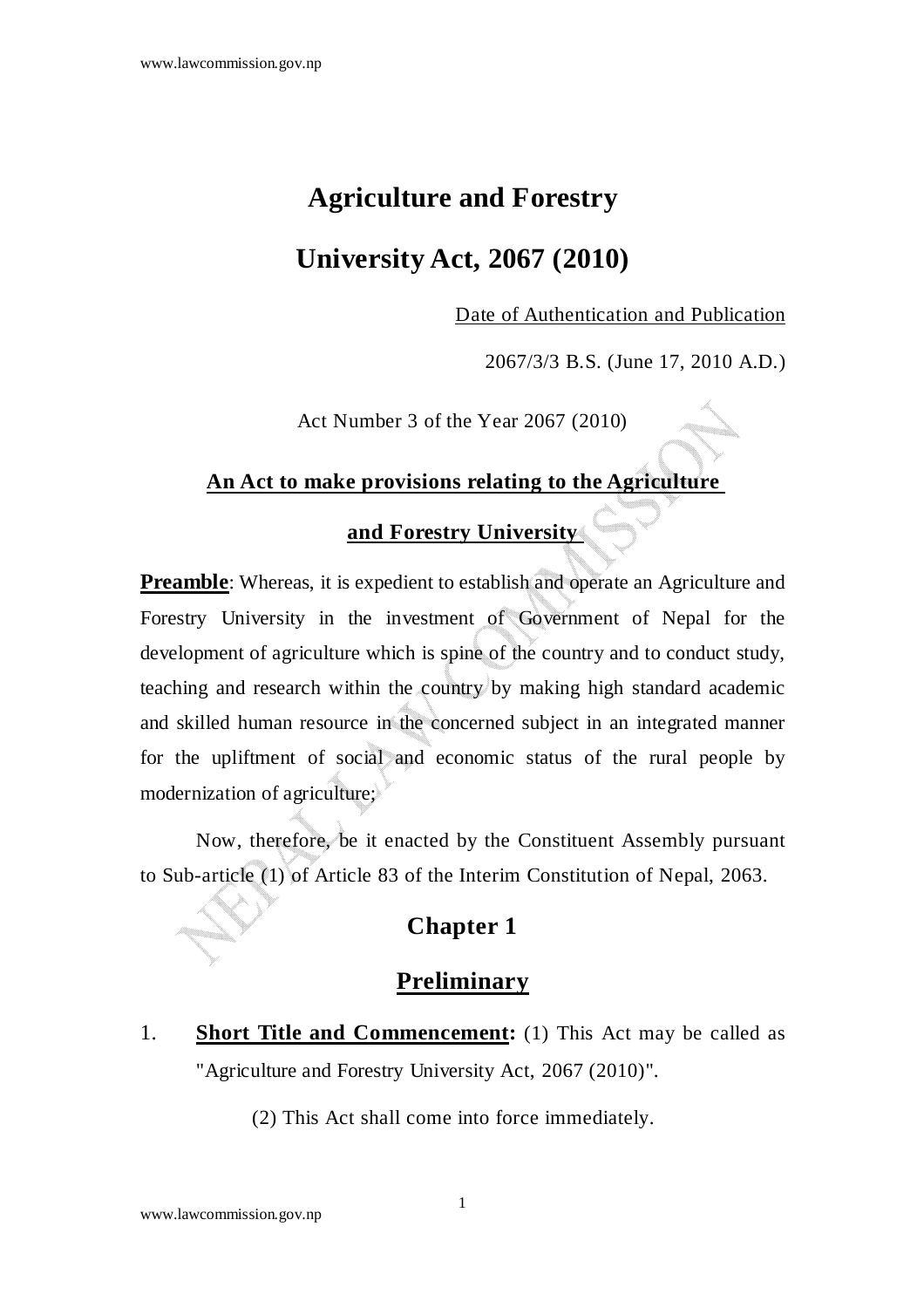- 2. **Definitions**: Unless the subject or the context otherwise requires, in this Act: –
	- (a) "University" means the Agriculture and Forestry University established pursuant to Section 3.
	- (b) "Senate" means Senate of the University as referred to in Section 7.
	- (c) "Academic Council" means the Academic Council as referred to in Section 10.
	- (d) "Executive Council" means the Executive Council as referred to in Section 12.
	- (e) "Service Commission" means the Service Commission as referred to in Section 21.
	- (f) "Faculty" means the faculty as referred to in Section 14.
	- (g) "Research Centre" means the Research Centre as referred to in Section 15.
	- (h) "Education Council" means the Education Council as referred to in Section 16.
	- (i) "Campus" means the constituent campus of the University and this term also includes any campus affiliated to the University.
		- (j) "Curriculum Development Centre" means the Curriculum Development Centre as referred to in Section 18.
	- (k) "Chancellor" means the Chancellor as referred to in Section 22.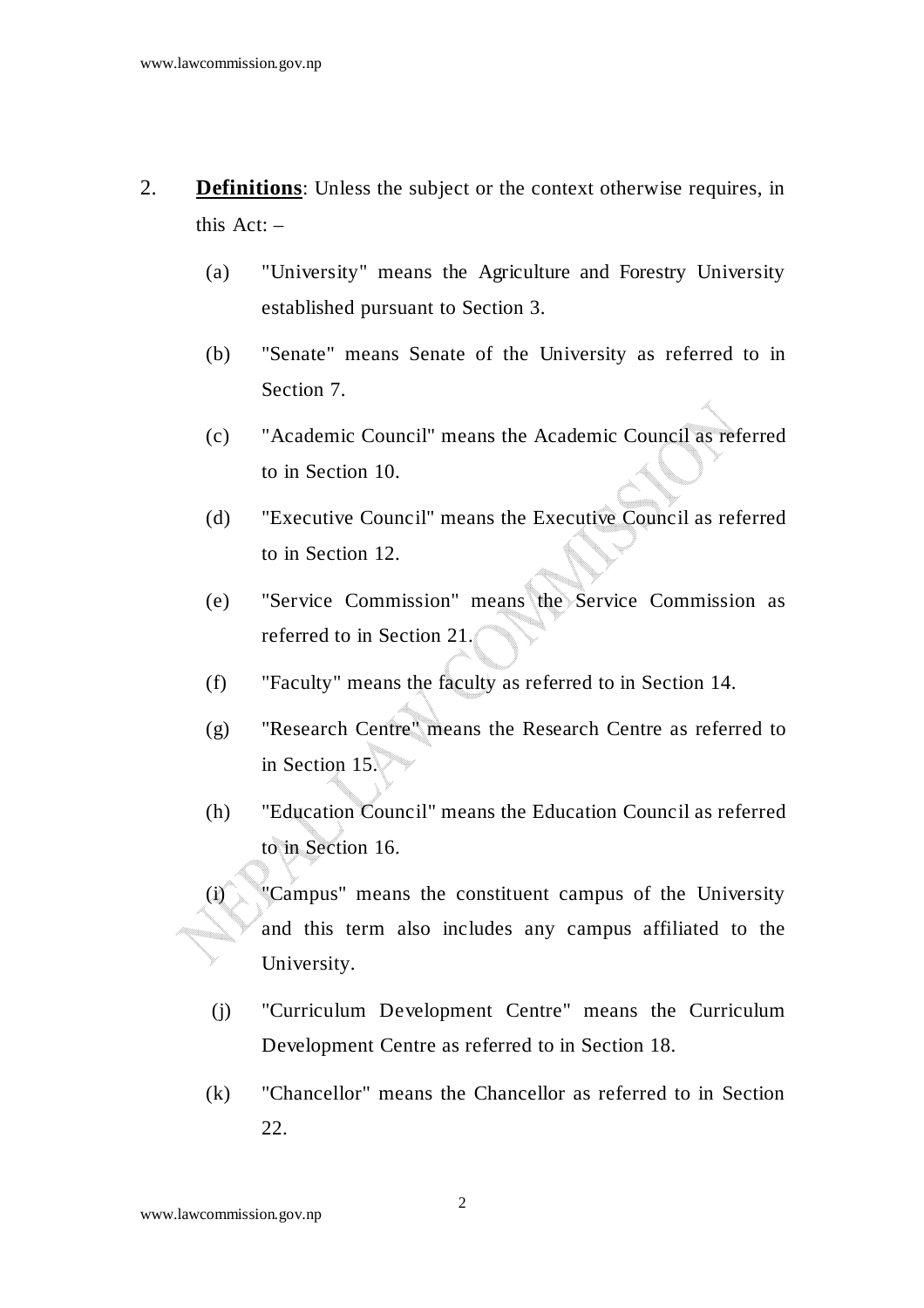- (l) "Pro-Chancellor" means the Pro-Chancellor as referred to in Section 23.
- (m) "Vice Chancellor" means the Vice Chancellor as referred to in Section 24.
- (n) "Registrar" means the Registrar as referred to in Section 25.
- (o) "Dean" means the chief of the faculty.
- (p) "Director" means the Director as referred to in Section 27.
- (q) "Teacher" means the Professor, Lecturer and Assistant Lecturer engaged in providing education or conducting research at the University and this word also includes the instructors of various levels at the University and the person specified as Teacher in the Rules made under this Act.
- (r) "Employee" means the person beside teachers who conduct or cause to conduct managerial and assistance work in the operation of the University.
- (s) "Student" means girls and boys who have made admission in the campus for study and research.
- (t) "Prescribed" or "as prescribed" means prescribed or as prescribed in the Rules framed under this Act.

### **Chapter 2**

### **Establishment of the University**

3. **Establishment of the University**: (1) The Agriculture and Forestry University is, hereby, established to conduct study, teaching and research in an integrated manner on the area of Agriculture and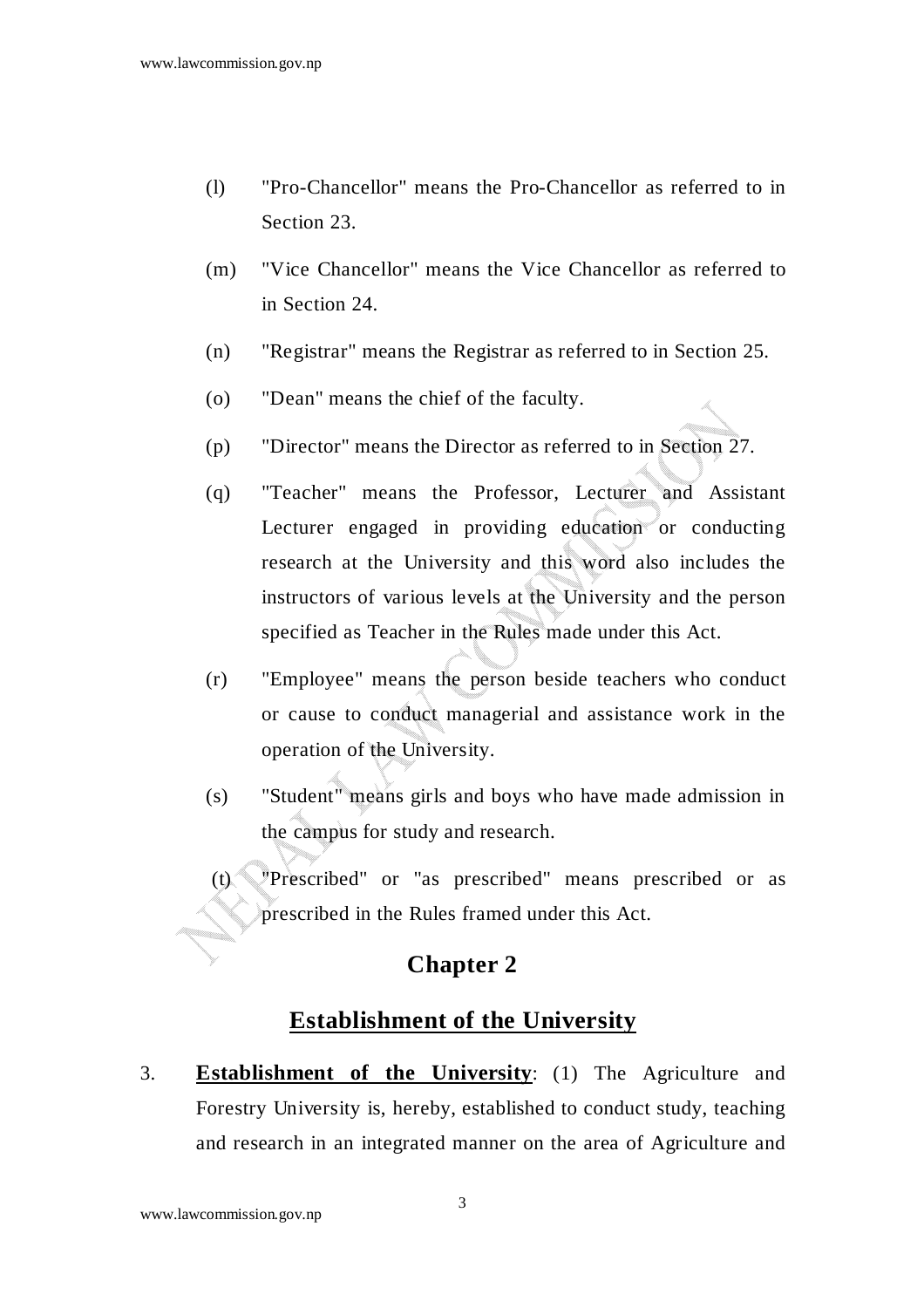Forestry.

 (2) This University shall be established at the premises of the Institute of Agriculture and Livestock and *Rampur* Agriculture Campus upon including jointly to the Institute of Agriculture and Livestock and *Rampur* Agriculture Campus of *Chitwan* District and *Heatuda* Forestry Campus, *Heatuda* of *Makanwanpur* District, as the constituent campuses of *Tribhuvan* University at the time of commencement of this Act upon receiving donation from Government of Nepal.

 (3) The Central Office of the University shall be located in the *Chitwan* District.

4. **University to be Autonomous Corporate Body**: (1) The University shall be an autonomous corporate body with perceptual succession.

 (2) The University shall have a separate seal of its own for all of its business.

 (3) The University may, like an individual, acquire, use, sell or otherwise dispose of movable and immovable property.

 (4) The University may, like an individual, sue and may be sued in the same name.

 (5) The University may, like an individual, carry out the contract and use the rights and fulfill the obligation as per contract.

### **Chapter 3**

### **Organization and Officials of the University**

5. **Organization of the University**: The organization of the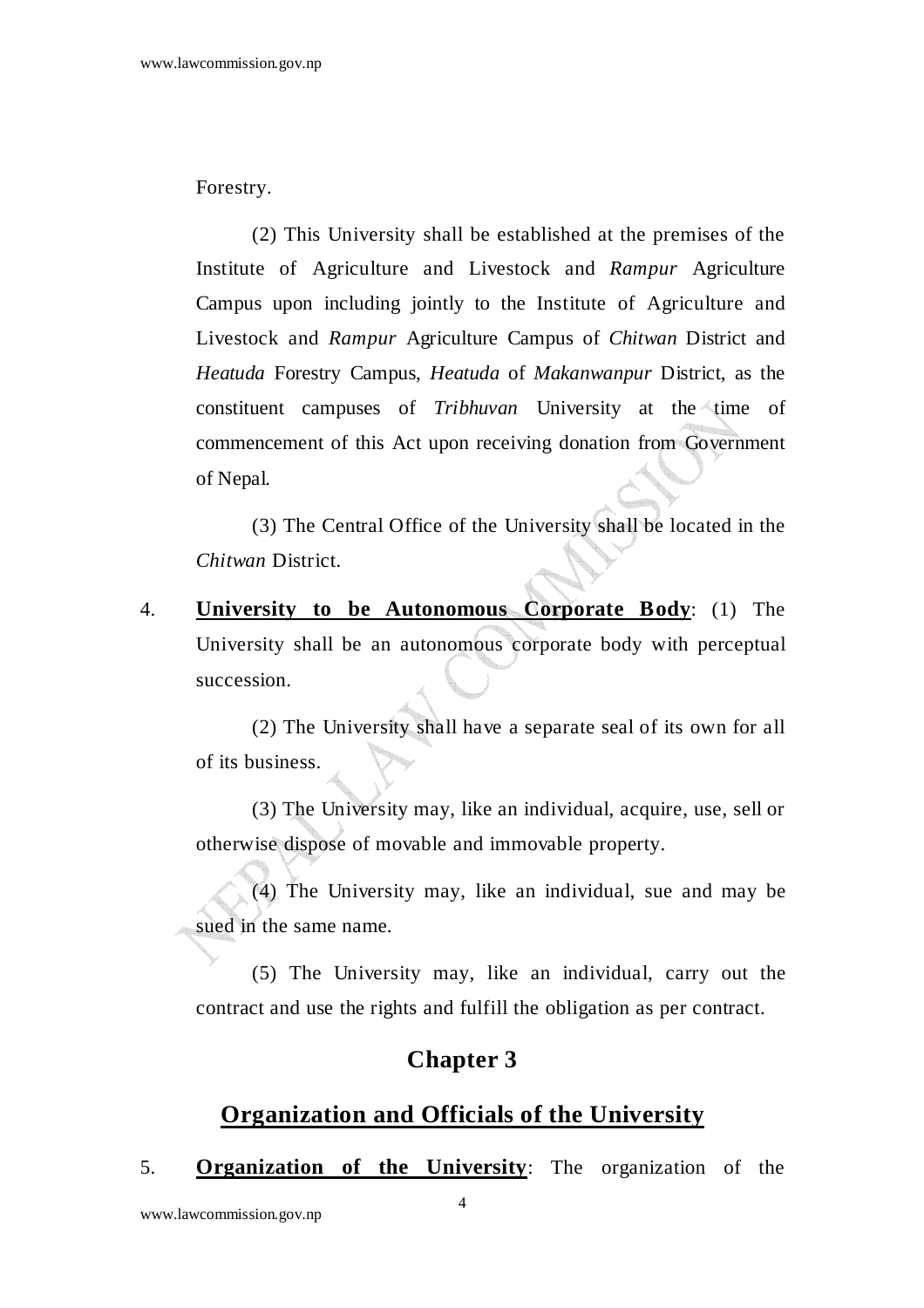University shall be as follows and their collective form shall be the structure of the University:

**FORD** 

- (a) Senate,
- (b) Academic Council,
- (c) Executive Council,
- (d) Service Commission,
- (e) Faculty,
- (f) Research Centre,
- (g) Education Council,
- (h) Campus,
- (i) Curriculum Development Centre, and
- (j) Other bodies as prescribed.
- 6. **Officials of the University**: The University shall have the following officials:
	- (a) Chancellor,
	- (b) Pro-Chancellor,
	- (c) Vice-Chancellor,
	- (d) Chairperson of the Service Commission
	- (e) Registrar,
	- (f) Dean,
	- (g) Director
	- (h) Other officials as prescribed.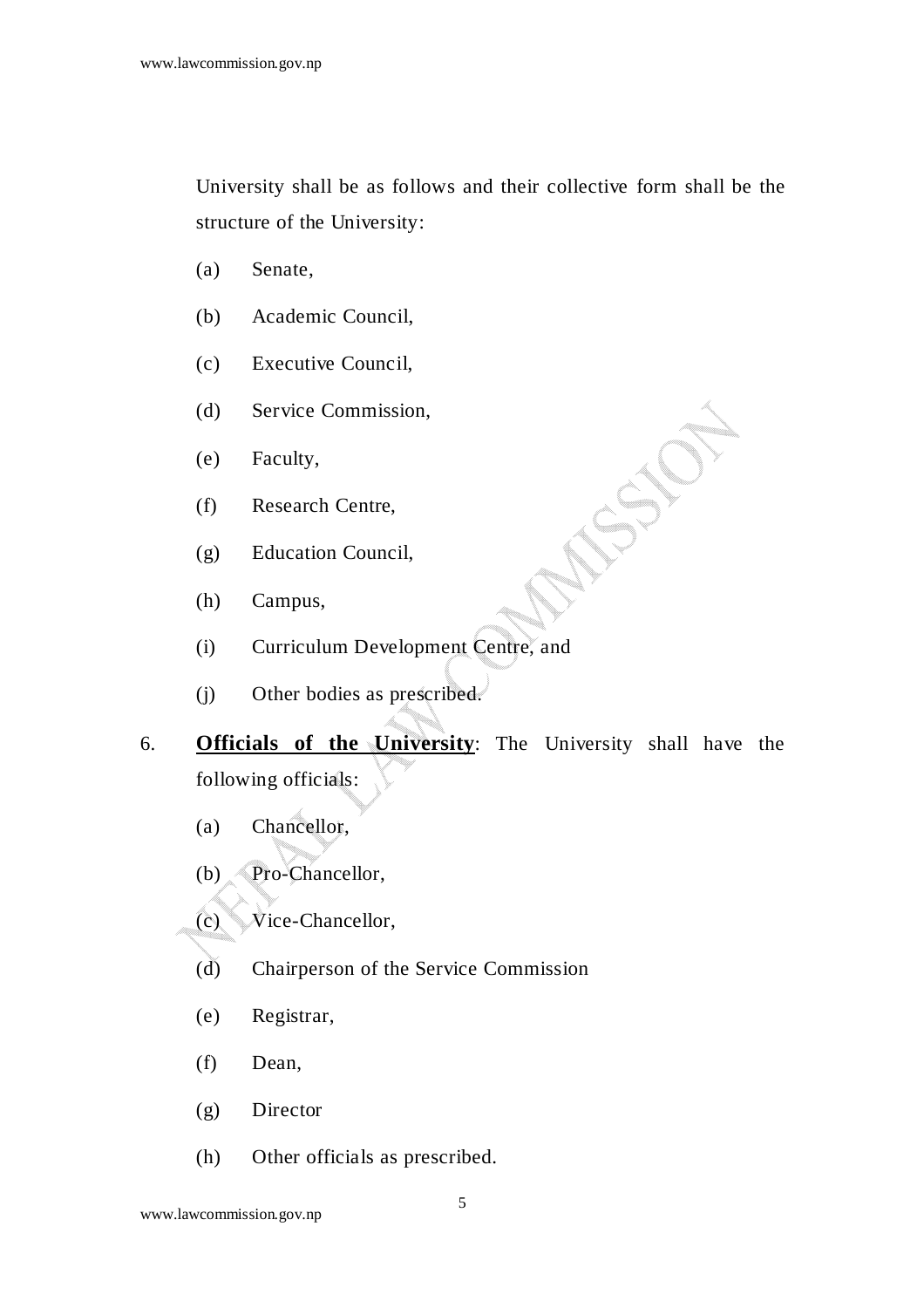## **Chapter 4**

## **Constitution, Functions, Duties and Powers of the Senate**

- 7. **Constitution of the Senate**: (1) There shall be a Senate as the supreme body of the University.
	- (2) The constitution of the Senate shall be as follows: -

 $\measuredangle$ 

|  | (a) | Chancellor                                      | - Chairperson     |  |
|--|-----|-------------------------------------------------|-------------------|--|
|  | (b) | Pro-Chancellor                                  | -Vice-Chairperson |  |
|  | (c) | Vice-Chancellor                                 | Member            |  |
|  | (d) | Member, National Planning                       |                   |  |
|  |     | Commission (Looking after                       |                   |  |
|  |     | Education, Agriculture and                      |                   |  |
|  |     | Forest sector)                                  | - Member          |  |
|  | (e) | Chairperson, University Grant                   |                   |  |
|  |     | Commission                                      | - Member          |  |
|  | (f) | Vice-Chancellor, Nepal Science                  |                   |  |
|  |     | and Technology Academy                          | - Member          |  |
|  | (g) | One person from amongst                         |                   |  |
|  |     | Vice-Chancellors of other Universities - Member |                   |  |
|  | (h) | Secretary, Ministry of Education – Member       |                   |  |
|  | (i) | Secretary, Ministry of Agriculture              |                   |  |
|  |     | and Co-operatives                               | – Member          |  |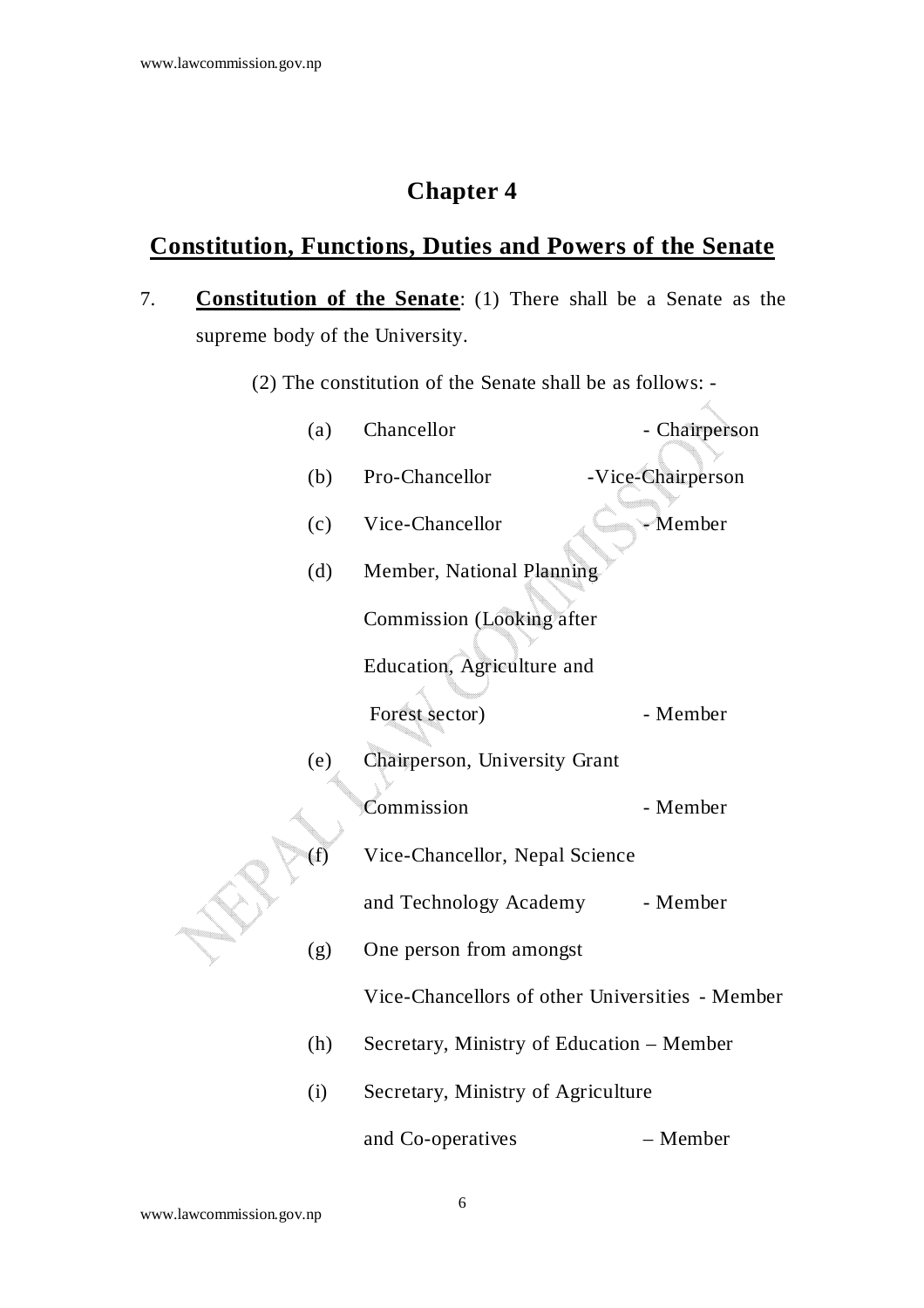| (j)               | Secretary, Ministry of Forest           |          |
|-------------------|-----------------------------------------|----------|
|                   | and Soil Conservation                   | - Member |
| (k)               | Secretary, Ministry of Finance – Member |          |
| (1)               | Secretary, Ministry of Science          |          |
|                   | and Technology                          | - Member |
| (m)               | Dean                                    | - Member |
| (n)               | Director                                | - Member |
| $\left( 0\right)$ | <b>Executive Director, Nepal</b>        |          |
|                   | Agriculture Research Council            | - Member |
| (p)               | Central Chairperson of the              |          |
|                   | <b>Nepal Professor Union</b>            | - Member |
| (q)               | President of the Chitwan District       |          |
|                   | <b>Development Committee</b>            | - Member |
| (r)               | Mayor of the Municipality where         |          |
|                   | the University is located               | – Member |
| (s)               | Director, Curriculum Development        |          |
|                   | Centre                                  | -Member  |
| (t)               | Three persons including at least        |          |
|                   | One women from amongst those            |          |
|                   | who have highly contributed in          |          |
|                   | the field of Agriculture, Forestry      |          |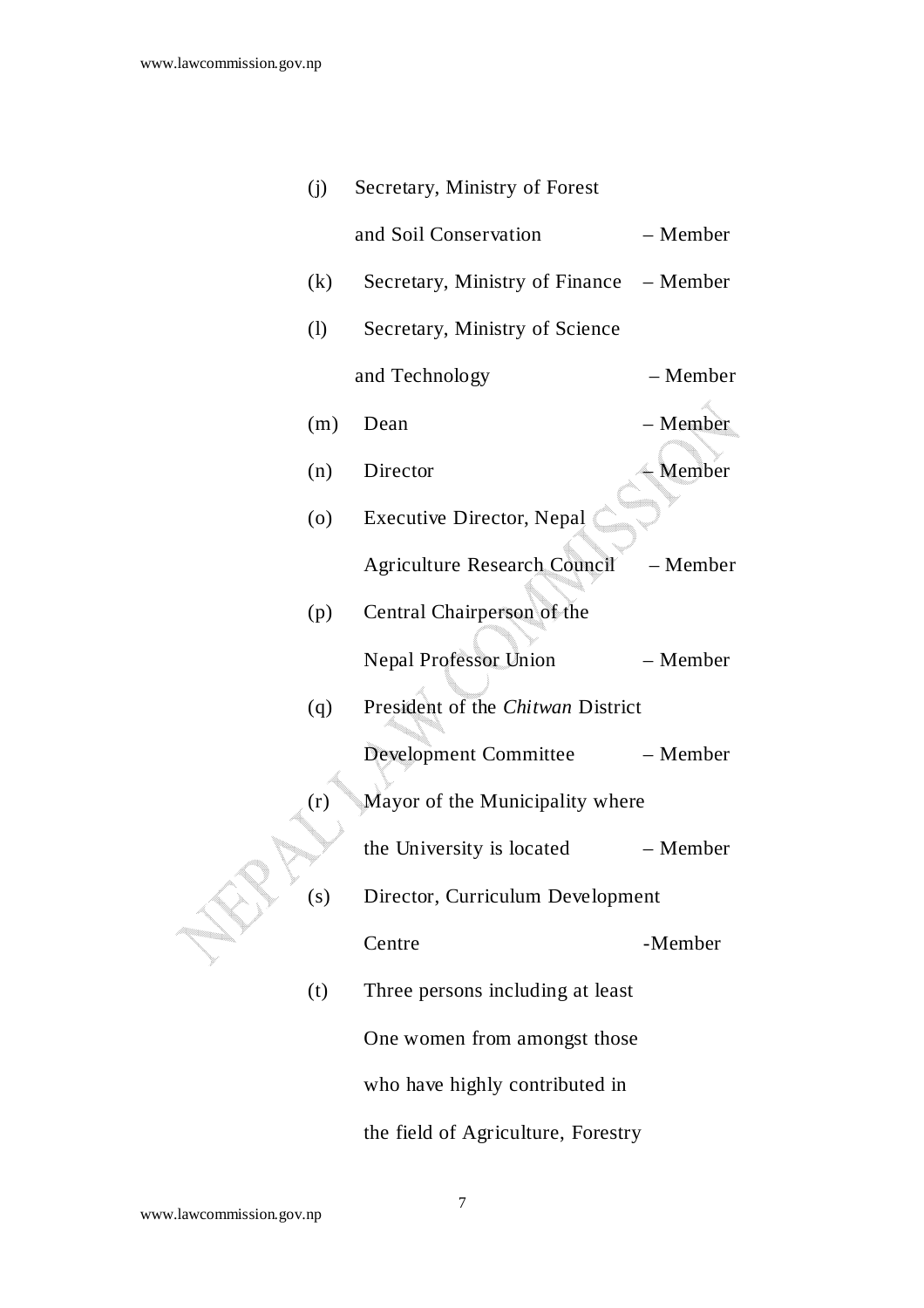|     | and Livestock                                    | – Member         |
|-----|--------------------------------------------------|------------------|
| (u) | One representative of teacher                    |                  |
|     | from each Faculty                                | – Member         |
| (v) | <b>President of Free Student Union</b>           |                  |
|     | of the University                                | – Member         |
| (w) | Three persons from amongst                       |                  |
|     | educationist, industrialists and donors – Member |                  |
| (x) | One representative of the employees– Member      |                  |
| (y) | Registrar                                        | Member-Secretary |

 (3) Except the *ex-officio* members, the other members of the Senate shall be nominated by the Chancellor on the recommendation of the Executive Council.

 (4) The tenure of office of the nominated members shall be Three years.

 (5) In case the office of the nominated members falls vacant for any reason whatsoever, another person shall be nominated for the remaining term having fulfilled the process referred to in Sub-section (3).

8. **Meetings of the Senate**: (1) The meetings of the Senate shall be held at least Twice a year compulsory.

 (2) The meetings of Senate shall be held on the date and at the time and place prescribed by the Chairperson.

 (3) Member-Secretary of the Senate shall give notice along with agenda to be discussed in the meeting at least Fifteen days in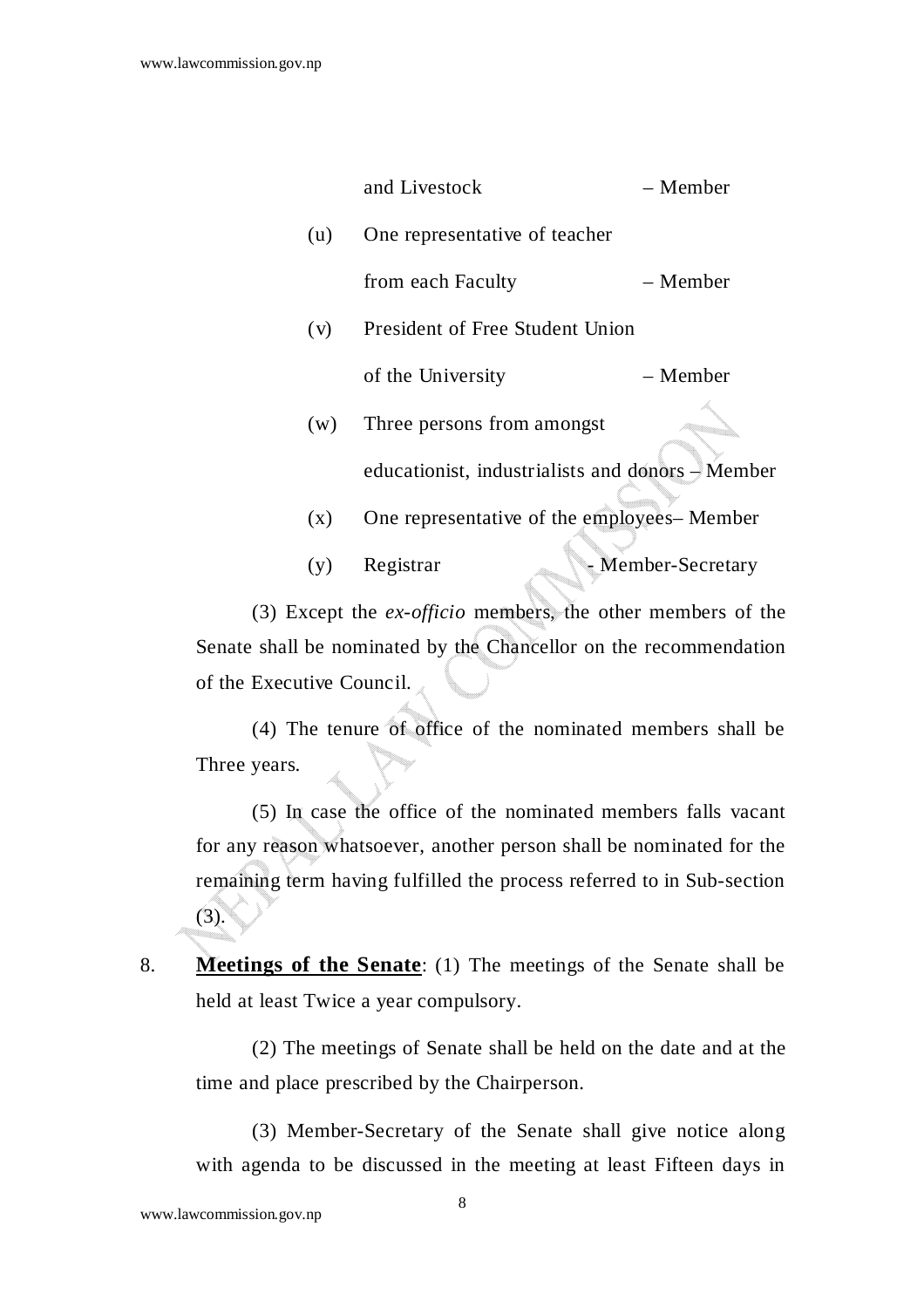advance than the date of the meetings of the Senate.

 (4) In case at least Fifty percent of the total members of the Senate are present, it shall be deemed to have constituted the quorum.

 (5) The meetings of the Senate shall be presided over by the Chairperson, and in absence of the Chairperson, by the Vice-Chairperson of the Senate and by the Vice-Chancellor in absence of the both Chairperson and the Vice-Chairperson.

 (6) Majority opinion in meetings of the Senate shall prevail and in case of tie the person presiding over the meeting shall exercise the casting vote.

 (7) The Member-Secretary of the Senate shall authenticate the decisions of the Senate.

 (8) Other procedures relating to the meetings of the Senate shall be as prescribed by the Senate itself.

- 9. **Functions, Duties and Powers of the Senate:** The functions, duties and powers of the Senate shall be as follows:
	- (a) To formulate policies of the University.
	- (b) To guide to the University and its bodies.
	- (c) To determine and award the degrees to be conferred by the University.
	- (d) To approve long-term plans, annual budget and programmes,
	- (e) To approve Bye-laws relating to the University,
	- (f) To discuss on annual reports of bodies under the University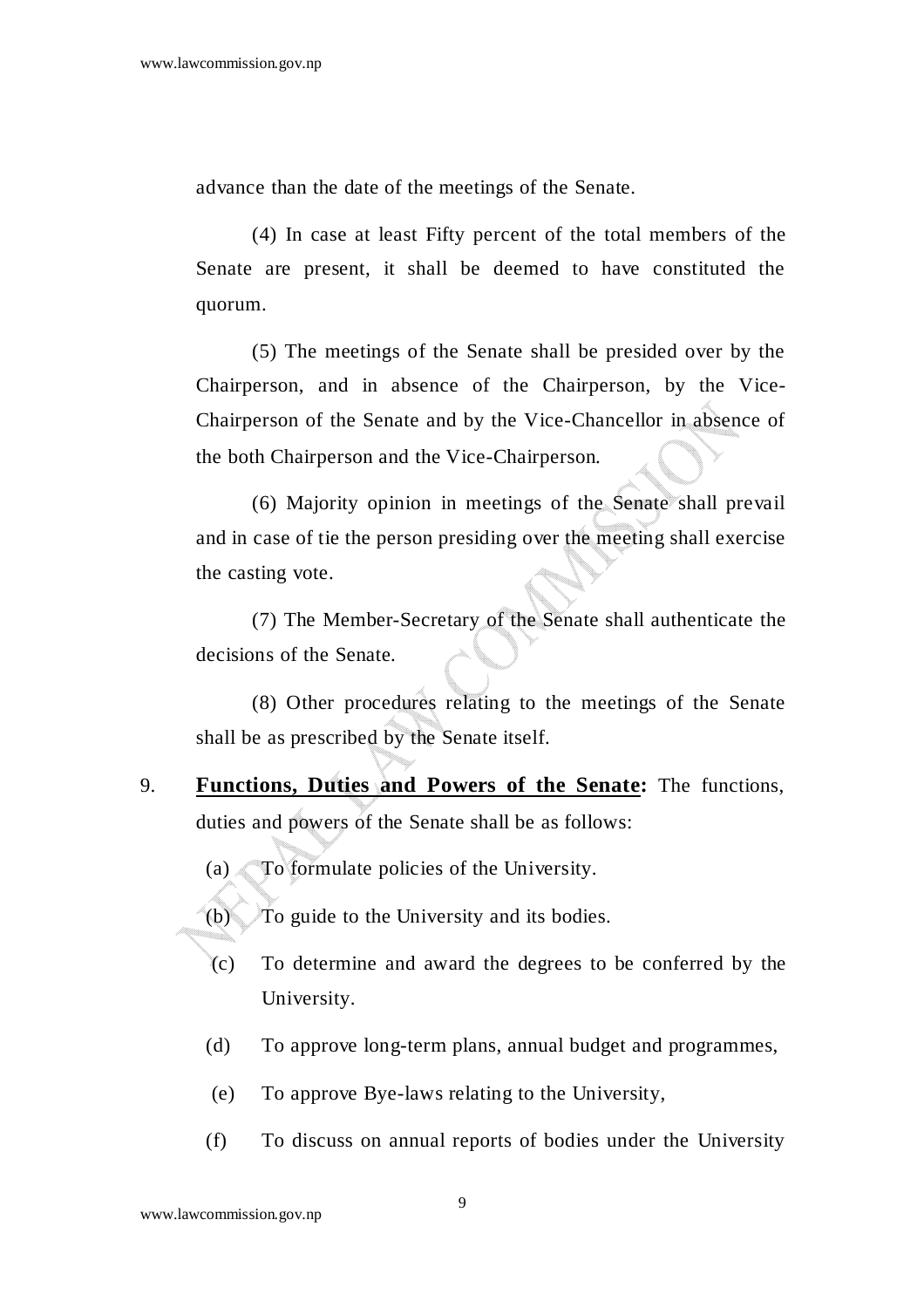and to evaluate programmes,

- (g) To discuss on audit report and to approve it,
- (h) To constitute various committees, sub-committees or taskforces as per the need of the University.
- (i) To perform other functions as may be prescribed.

### **Chapter 5**

### **Constitution, Functions, Duties and Powers**

## **of Academic Council**

10. **Constitution of Academic Council**: (1) There shall be an Academic Council to manage the educational and academic functions of the University.

> ha T þ.,

(2) The Academic Council shall be constituted as follows:

|  | (a)          | Vice-Chancellor                               | - Chairperson |
|--|--------------|-----------------------------------------------|---------------|
|  | (b)          | Registrar                                     | - Member      |
|  | $\mathbf{c}$ | Dean                                          | - Member      |
|  | (d)          | Three persons from amongst the                |               |
|  |              | Departmental heads of different               |               |
|  |              | faculty                                       | - Member      |
|  | (e)          | Two persons including at least                |               |
|  |              | One woman from amongst the persons            |               |
|  |              | who have made substantial contribution in the |               |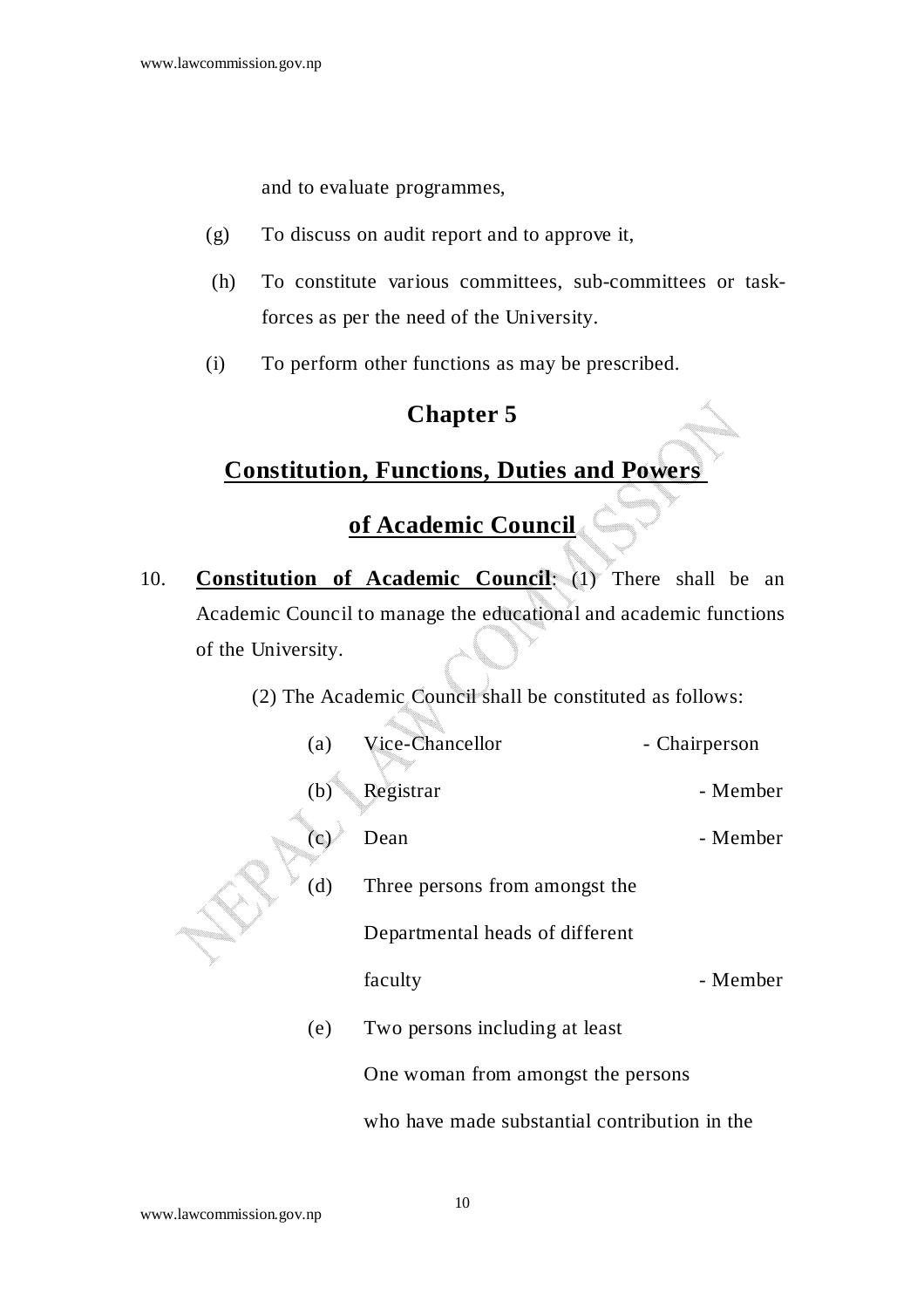field of Agriculture and Forestry - Member

- (f) Controller of Examination Member
- $(g)$  Director Member
- (h) The Dean designated by the Vice-Chancellor from amongst the Deans -Member-Secretary

 (3) The members other than the *ex-officio* members shall be nominated by the Vice-Chancellor.

 (4) The tenure of office of the nominated members shall be Three years.

 (5) In case the office of a nominated member falls vacant for any reason whatsoever, another person shall be nominated for the remaining term having fulfilled the process referred to in Sub-section (3).

 (6) Procedures relating to the meetings of the Academic Council shall be as prescribed and the procedures relating to meetings shall be determined by Academic Council itself until so prescribed.

- 11. **Functions, Duties and Powers of the Academic Council**: The functions, duties and powers of the Academic Council shall be as follows:–
	- (a) To determine and approve the curriculum.
	- (b) To fix the modes of examination to be conducted by the University.
	- (c) To determine and maintain the academic standard of the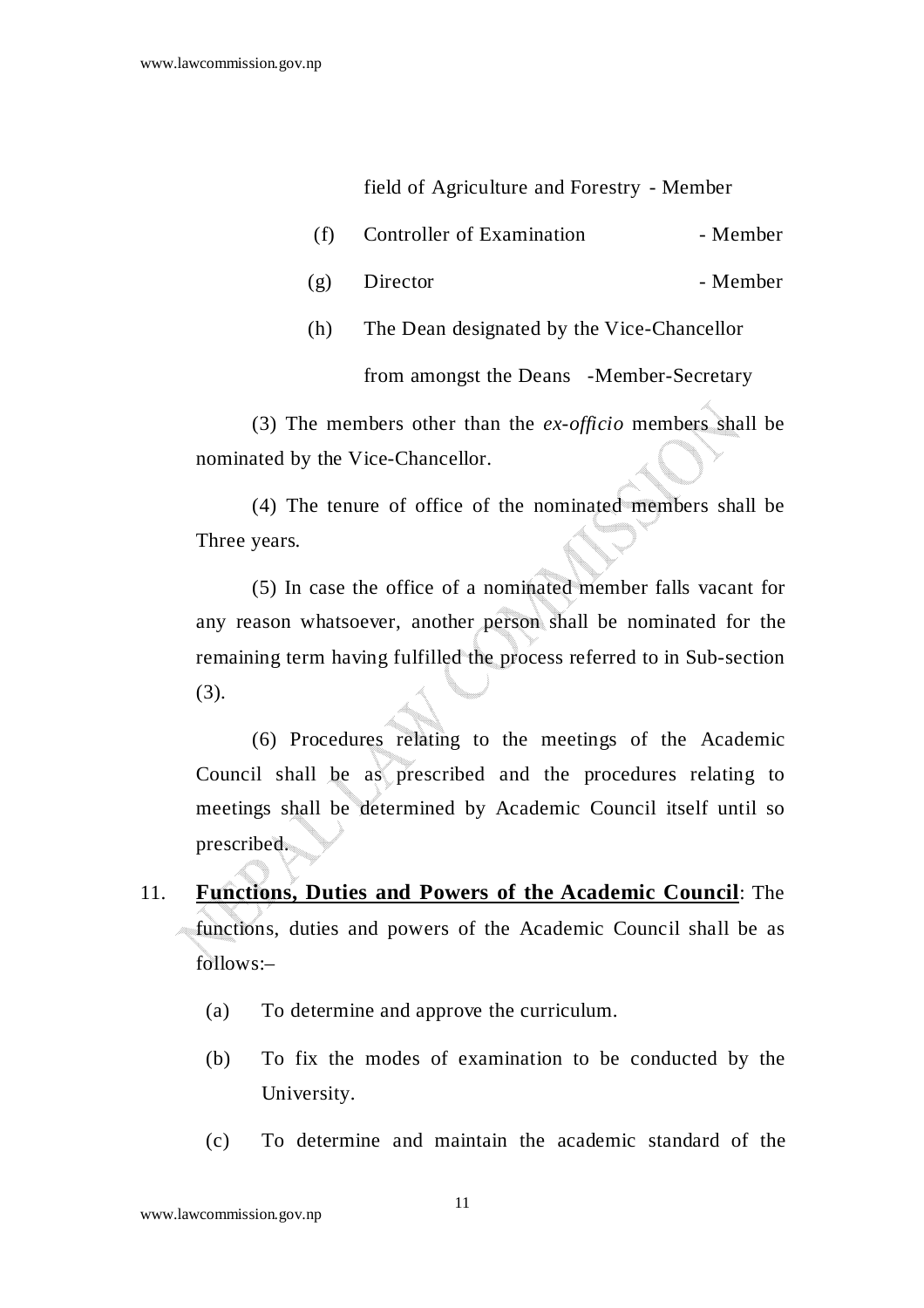University.

- (d) To formulate policies relating to research and to approve the research programmes.
- (e) To determine the qualifications, number of students to be admitted and grounds for admission in the subjects which are to be studied and taught in the University.
- (f) To give opinion and advice to the Executive Council on academic matters.
- (g) To recommend to senate for honorary degree to be conferred by the University
- (h) To perform such other functions as prescribed.

## **Chapter 6**

### **Constitution, Functions, Duties and Powers**

## **of Executive Council**

12. **Constitution of Executive Council**: (1) There shall be an Executive Council to act as the executive body of the University.

(2) The Executive Council shall be constituted as follows:

| (a) | Vice-Chancellor            | - Chairperson |
|-----|----------------------------|---------------|
| (b) | Three persons from amongst |               |
|     | the Deans                  | - Member      |
| (c) | Two persons from amongst   |               |
|     | the Teachers               | - Member      |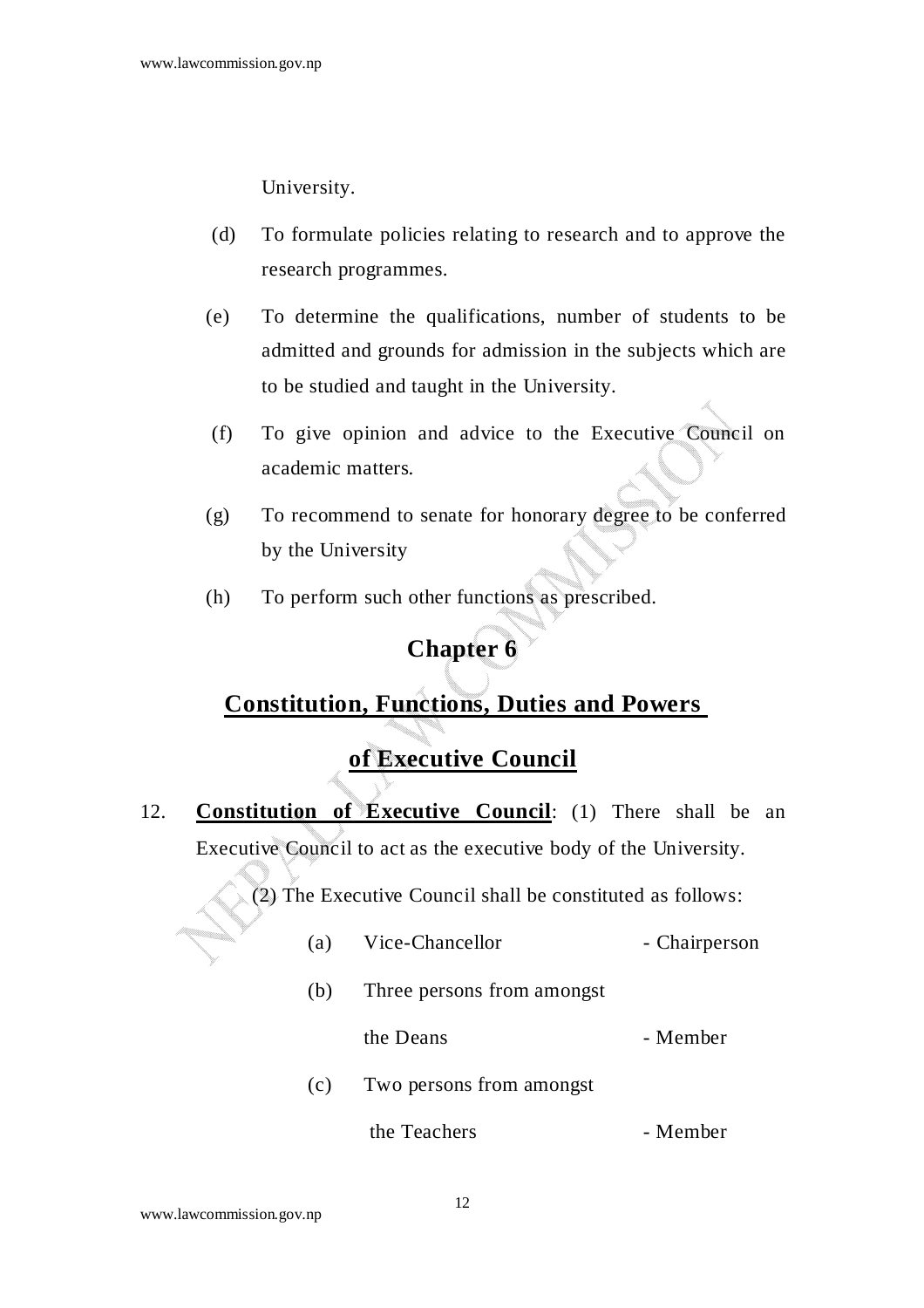#### (d) Registrar - Member - Secretary

 (3) The members other than *ex officio* members shall be nominated by the Senate on the recommendation of the Vice-Chancellor.

 (4) The tenure of office of the nominated members shall be Three years.

 (5) In case the office of a nominated member falls vacant for any reason whatsoever, another person shall be nominated for the remaining term having fulfilled the process referred to in Sub-section (3).

 (6) Procedures relating to the meetings of the Executive Council shall be as prescribed and the procedures relating to meetings shall be determined by Executive Council itself until so prescribed.

- 13. **Functions, Duties and Powers of the Executive Council**: The functions, duties and powers of the Executive Council shall be as follows:
	- (a) To execute or cause to execute the decisions and directives of the Senate,
	- (b) To prepare annual programmes, budget, progress report, audit report and other resolutions and introduce them in to the Senate for approval,
	- (c) To operate, look after and protect the fund and movable and immovable property of the University,
	- (d) To sell, or lease or contract movable or immovable property of the University subject to the policy, guidelines of the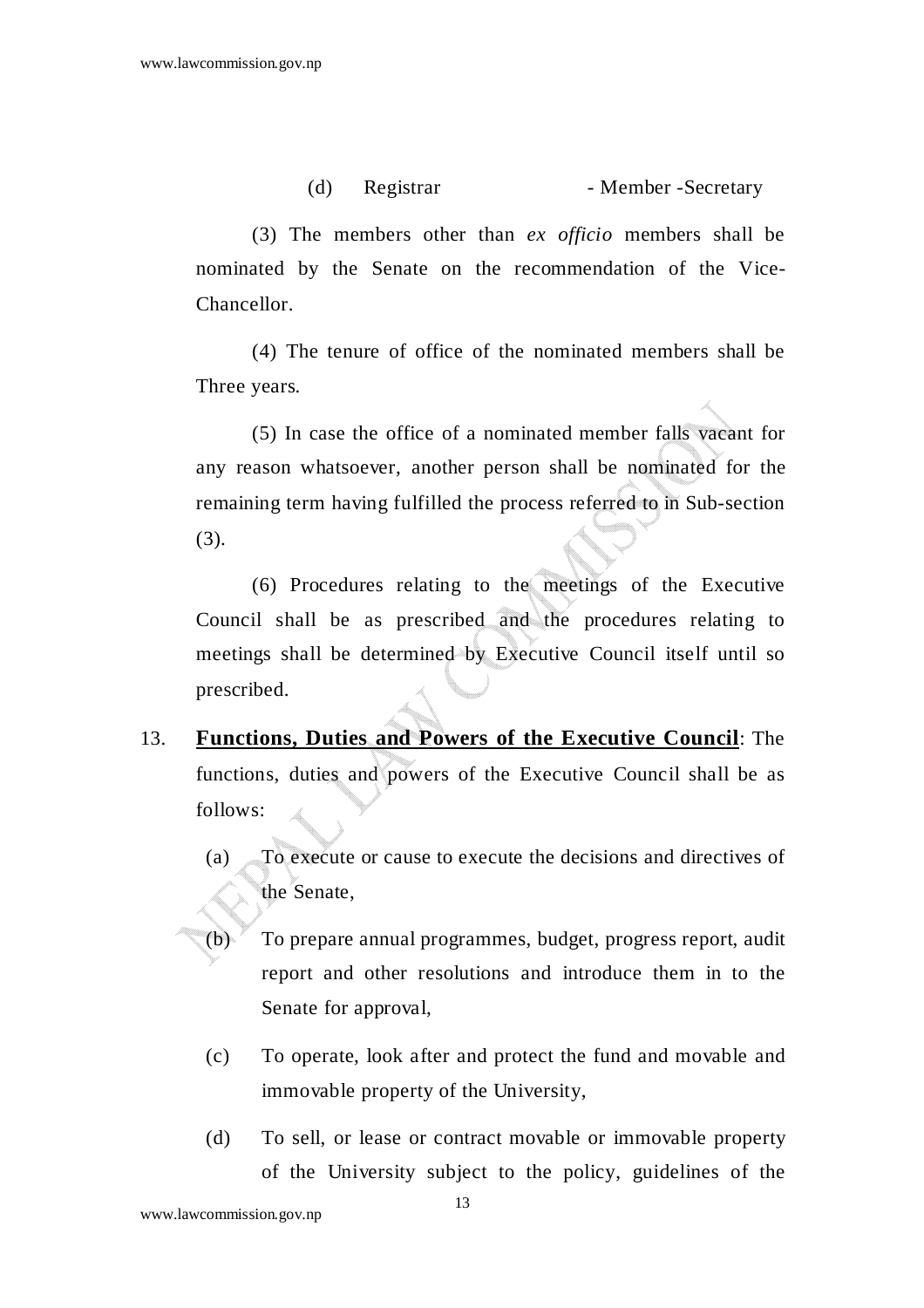Senate,

- (e) To coordinate, look after and supervise programmes conducted by the University and submit the report thereof to the Senate,
- (f) To draft Rules relating to the University and submit them to the Senate for approval,
- (g) To appoint and promote teachers and employees necessary for the University on the recommendation of the Service Commission,
- (h) To determine the fees of the student,
- (i) To accept financial and other assistance to the University,
- (j) To carry out other functions as prescribed.

#### **Chapter 7**

### **Faculty, Research Centre and Other Bodies**

14. **Faculty**: (1) There shall be such faculties relating to the Agriculture and Forestry subjects as may be prescribed for the higher education to be imparted by the University.

 (2) The functions, duties and powers of the faculties shall be as prescribed.

15. **Research Centre**: (1) The University may establish Research Centre as per necessity in order to carry out research activities on the field of Agriculture and Forestry.

 (2) The functions, duties and powers and operation of the research centre shall be as prescribed.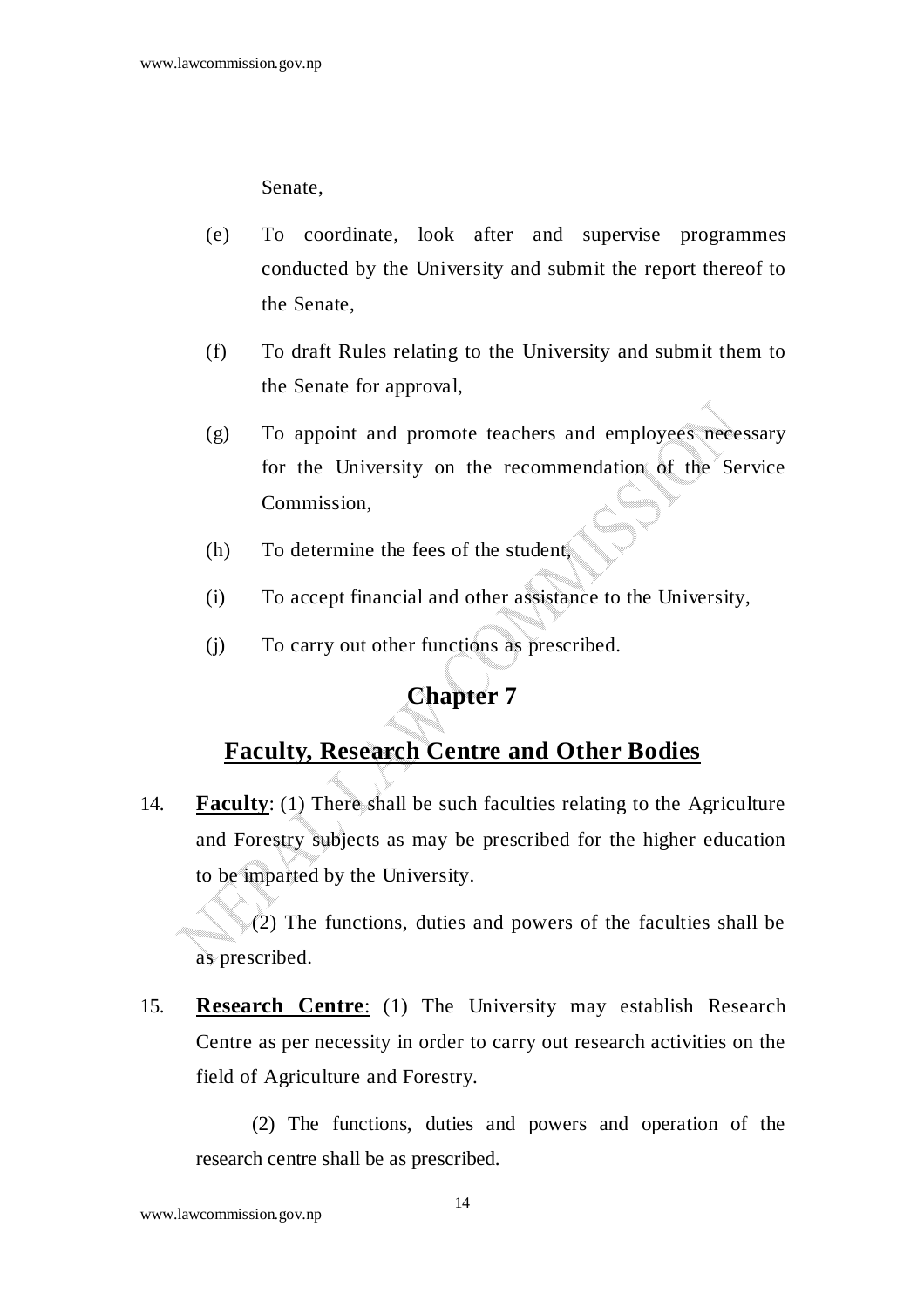16. **Education council**: (1) There shall be an Education Council for the operation of educational and academic programmes in each faculty.

 (2) There shall be subject committees under the Education Council as prescribed.

 (3) Functions, duties and powers and procedures relating to meetings of the Education Council and committees thereunder shall be as prescribed.

17. **Campus**: (1) The University may, in order to impart higher education, establish and operate campuses of various subjects as per necessity.

 (2) Provisions relating to the establishment and operation of the campus shall be as prescribed.

18. **Curriculum Development Centre**: (1) A Curriculum Development Centre shall be established as prescribed in order for determination and development of curriculum on the different subjects to be studied and taught in the University.

 (2) The Constitution, Functions, Duties and Powers of the Curriculum Development Centre shall be as prescribed.

19. **Affiliation to University**: (1) In case any private campus wishes to be operated upon getting affiliation to the University, the University may grant affiliation to such campus.

 (2) The campus affiliated pursuant to Sub-section (1) shall have to abide by the terms and conditions as determined by the University.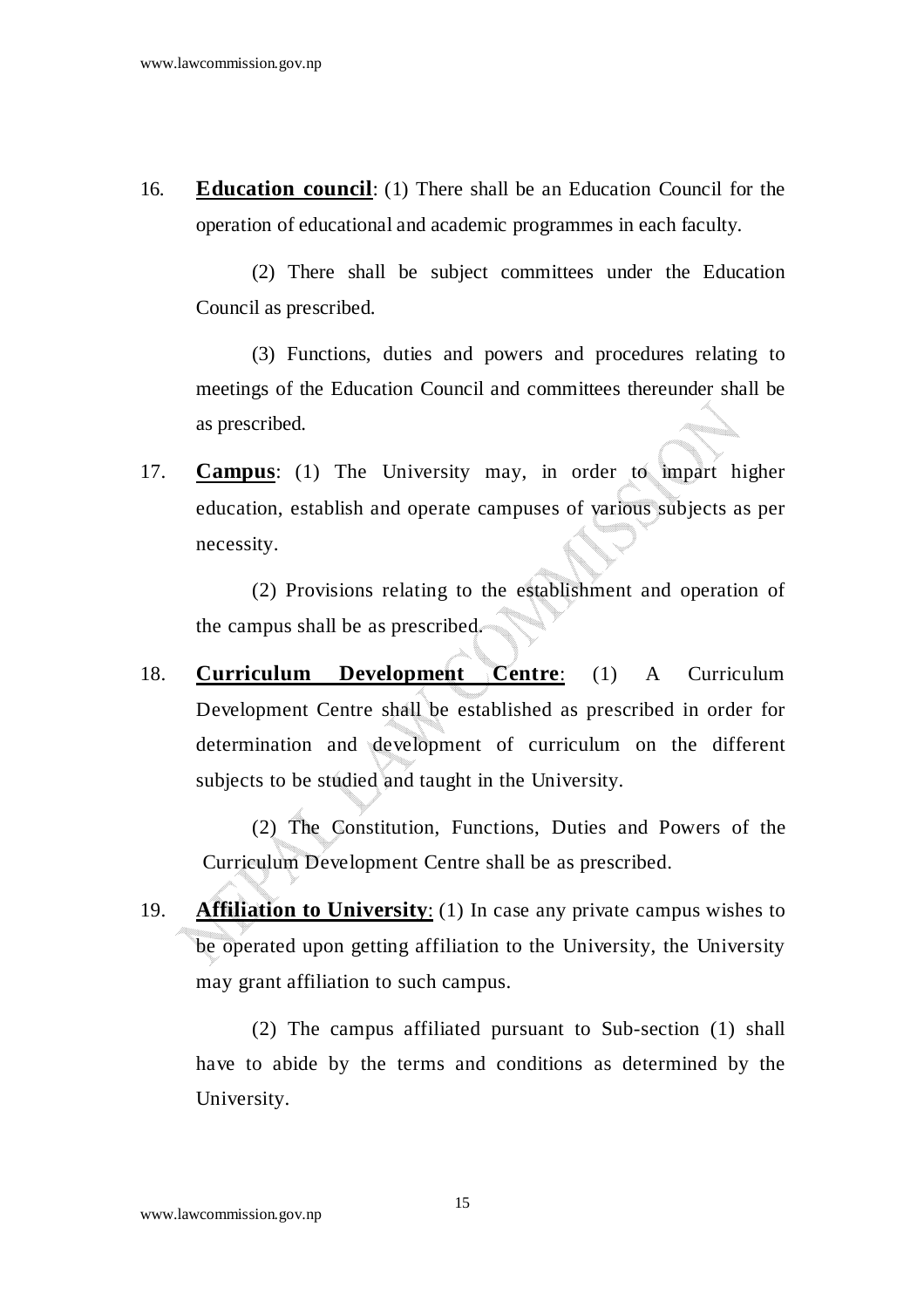# 20. **Special Provision Relating to Operation of Constituent Campus of other Universities:** (1) In case, a campus which is a constituent or affiliated campus of any other University submits an application alongwith recommendation of the Governing Body to be a constituent or affiliated campus of this university, the process for the same shall be proceeded.

 (2) The process pursuant to Sub-section (1) shall be as determined by the University.

 (3) In case, a campus is operated as a constituent campus of the University pursuant to Sub-section (1), the property of the Campus thereof shall devolve on the same campus under the University.

 (4) In case, a campus is operated as a constituent campus of the University pursuant to Sub-section (1), the teachers or employees of that campus shall be the teachers or employees of the constituent campus of the University.

 (5) In case, a teacher or employee is not willing to work as a teacher or employee of the constituent campus of the University pursuant to Sub-section (4), he/she shall inform to the concerned University within the time frame determined by the Senate or within One year of approval of the University and in such condition University may depute such teacher or employee upon consulting with that University.

 (6) The permanent service of the teachers or employees converted as the teachers or employees of the constituent campus of the University shall be considered to be the service of the constituent campus of the University and their service period shall be counted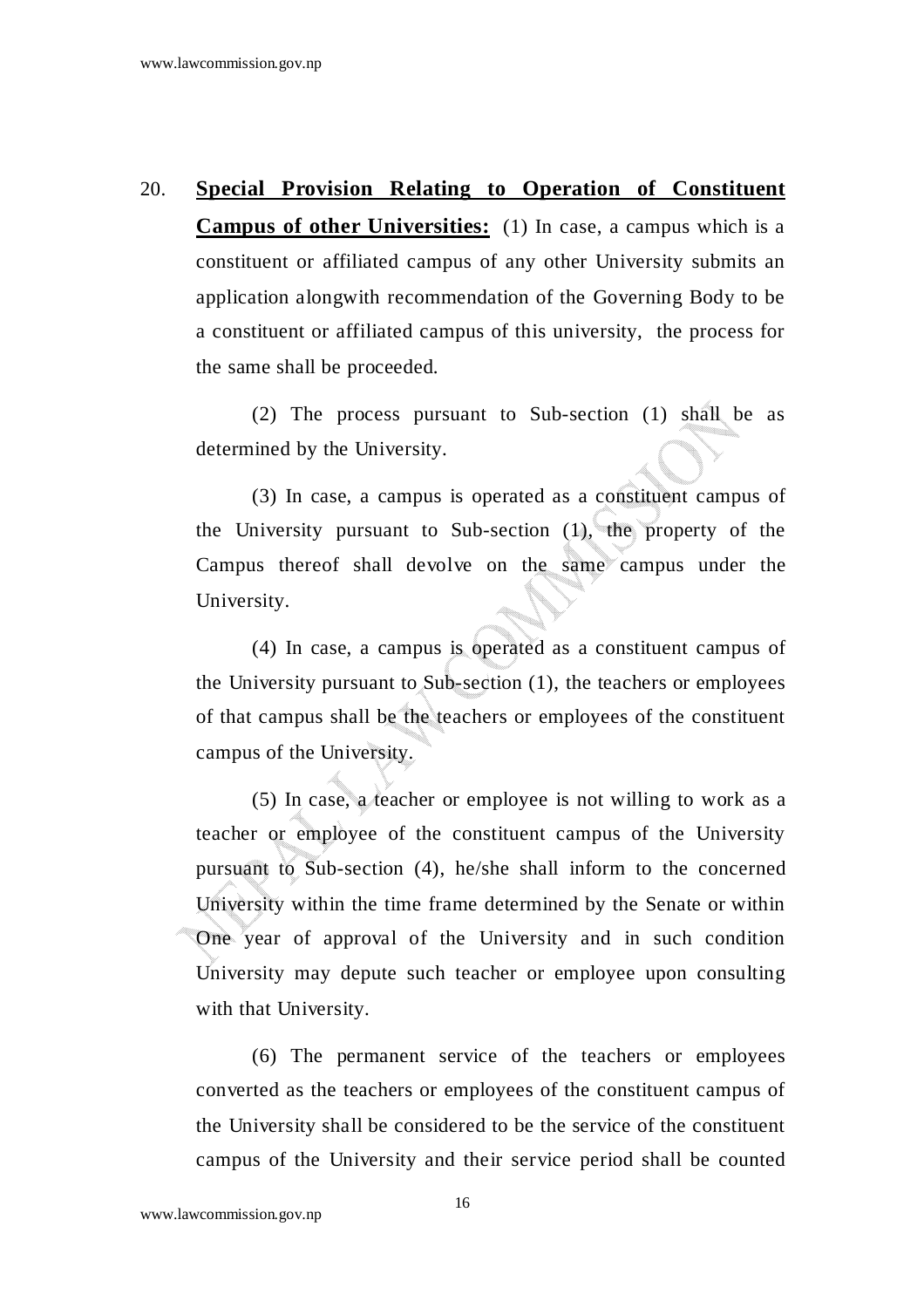accordingly.

 (7) In case, teachers or employees are engaged in a constituent campus of this university pursuant to Sub-sections (4) or (5), their salary, facilities and terms and conditions of service shall not be changed to the detriment of their interests.

#### **Chapter 8**

### **Service Commission**

- 21. **Service Commission**: (1) In order to recommend for the appointment and promotion of the teachers and employees of the University, there shall be a service commission.
	- (2) The Service Commission shall be constituted as follows:-
		- (a) The Person appointed by

the Chancellor - Chairperson

(b) Member, Public Service Commission - Member

(c) One person from amongst Teachers - Member

 (3) The Chancellor shall constitute a committee in the chairpersonship of the Pro-chancellor along with Two other members of the Senate to recommend the Chairperson and the members referred to in Clauses (a) and (c) of Sub-section (2) and the Chairperson and the members shall be appointed by the Chancellor on the recommendation of such committee.

 (4) The tenure of office of the Chairperson and the member to be appointed pursuant to Sub-section (3) shall be Four years.

(5) Other functions, duties and powers of the Service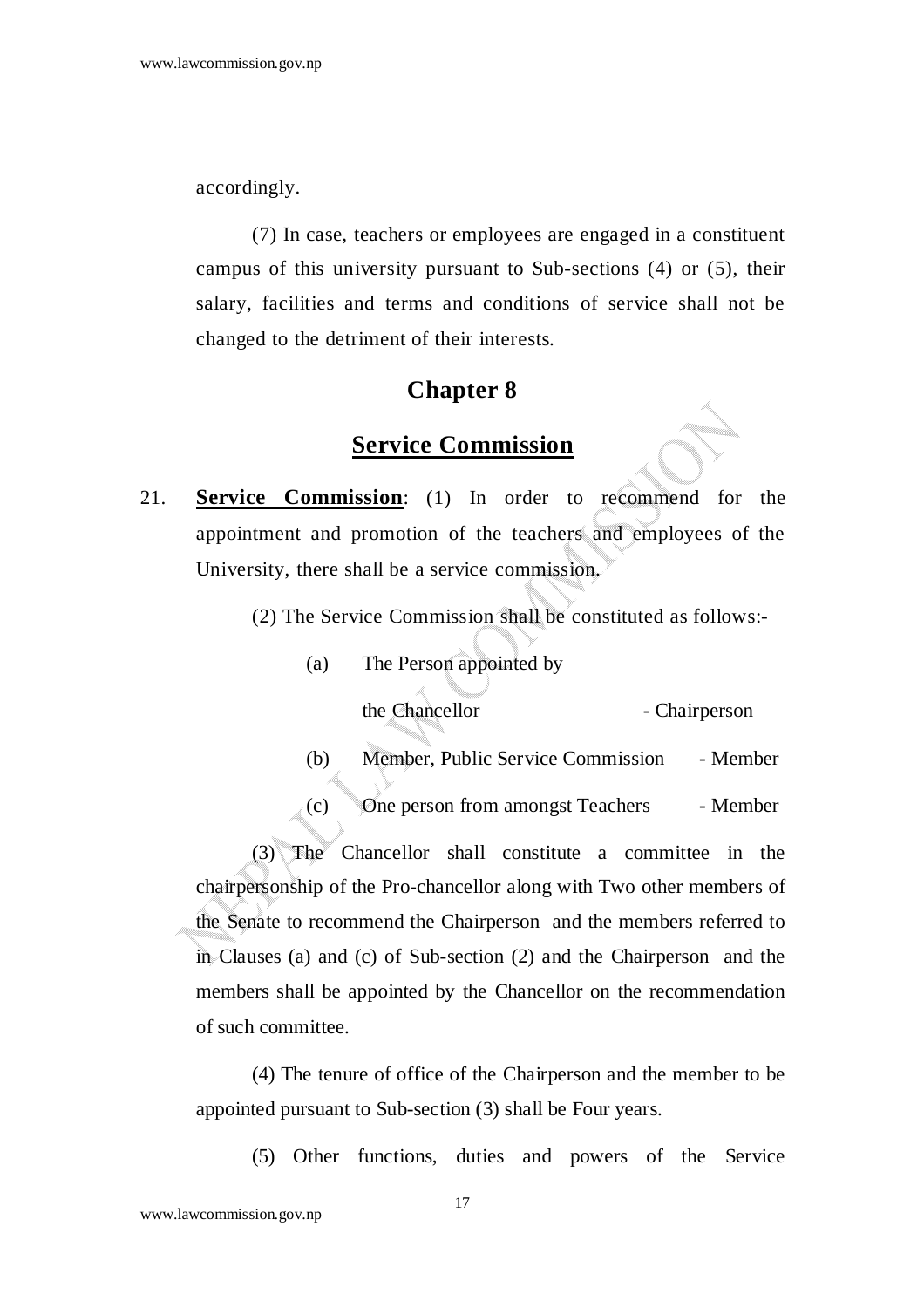Commission shall be as prescribed.

 (6) Remuneration, facilities and other conditions of service of the Chairperson and members of the Service Commission shall be as prescribed.

 (7) Procedures relating to the meetings of the Service Commission shall be as prescribed and until so prescribed the procedures relating to meetings shall be determined by the Service Commission itself.

#### **Chapter 9**

## **Official, Teacher and Employee of the University**

22. **Chancellor:** (1) The Prime Minister shall be the Chancellor of the University.

 (2) The Chancellor shall be the chief of the University and if he/she is present, he/she shall preside over the convocation of the University.

 (3) The Chancellor may inspect the University and issue directions as per necessary.

23. **Pro-Chancellor**: (1) The Minister or the Minister of State for Education shall be the Pro-Chancellor of the University.

 (2) In absence of the Chancellor, the Pro-Chancellor shall preside over the convocation of the University.

 (3) The Pro-Chancellor may inspect the University and give directions as required.

24. **Vice Chancellor**: (1) The Vice-Chancellor shall be the chief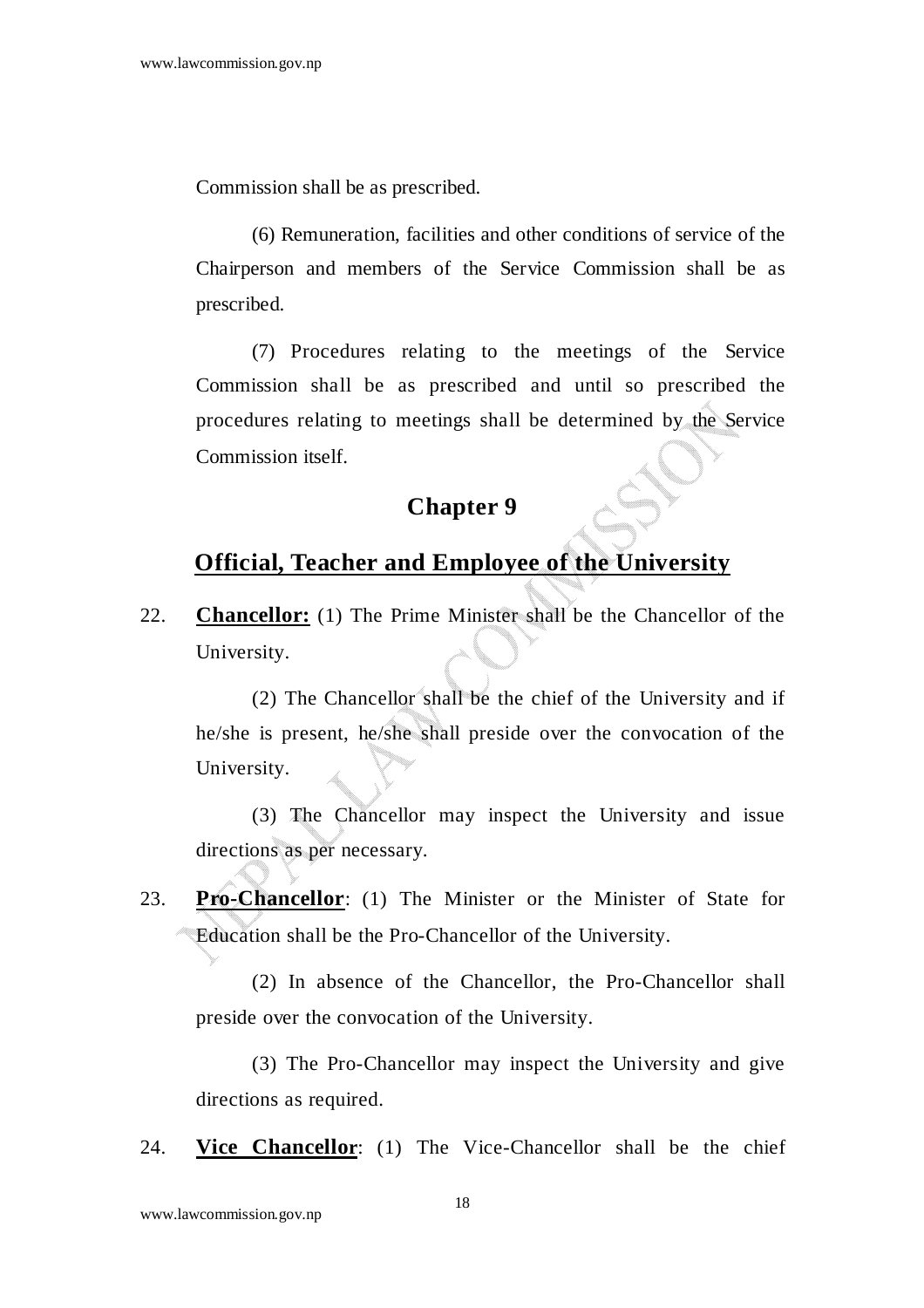official, working for full-time, at the University.

 (2) In order to recommend for appointment to the post of Vice-Chancellor, a committee consisting of Three members of the Senate including the Secretary of Ministry of Education shall be constituted by the Chancellor.

 (3) The Committee pursuant to Sub-section (2) shall recommend Three persons among the persons having special contribution in the field of Agriculture and Forestry with at least One person from each field and the Chancellor shall appoint Vicechancellor from among the recommended persons.

 (4) The Vice-chancellor shall have general control over all functions and proceedings and he/she may direct or supervise the functions and proceedings of the University.

 (5) The tenure of office of the Vice-Chancellor shall be Four years.

 (6) In absence of the Chancellor and Pro-Chancellor, the Vice-Chancellor shall preside over the convocation of the University.

 (7) The Vice-Chancellor shall execute and cause to execute the decision and direction of the Senate.

 (8) The Vice-Chancellor shall carry out the functions other than those which are said to be carried out by any agency or official under this Act or Rules framed thereunder. The Vice-Chancellor shall immediately inform to the Chancellor about such functions and shall have to cause to be approved by the meetings of the Senate to be held immediately thereafter.

(9) In absence of the Vice-Chancellor, his/her functions shall

www.lawcommission.gov.np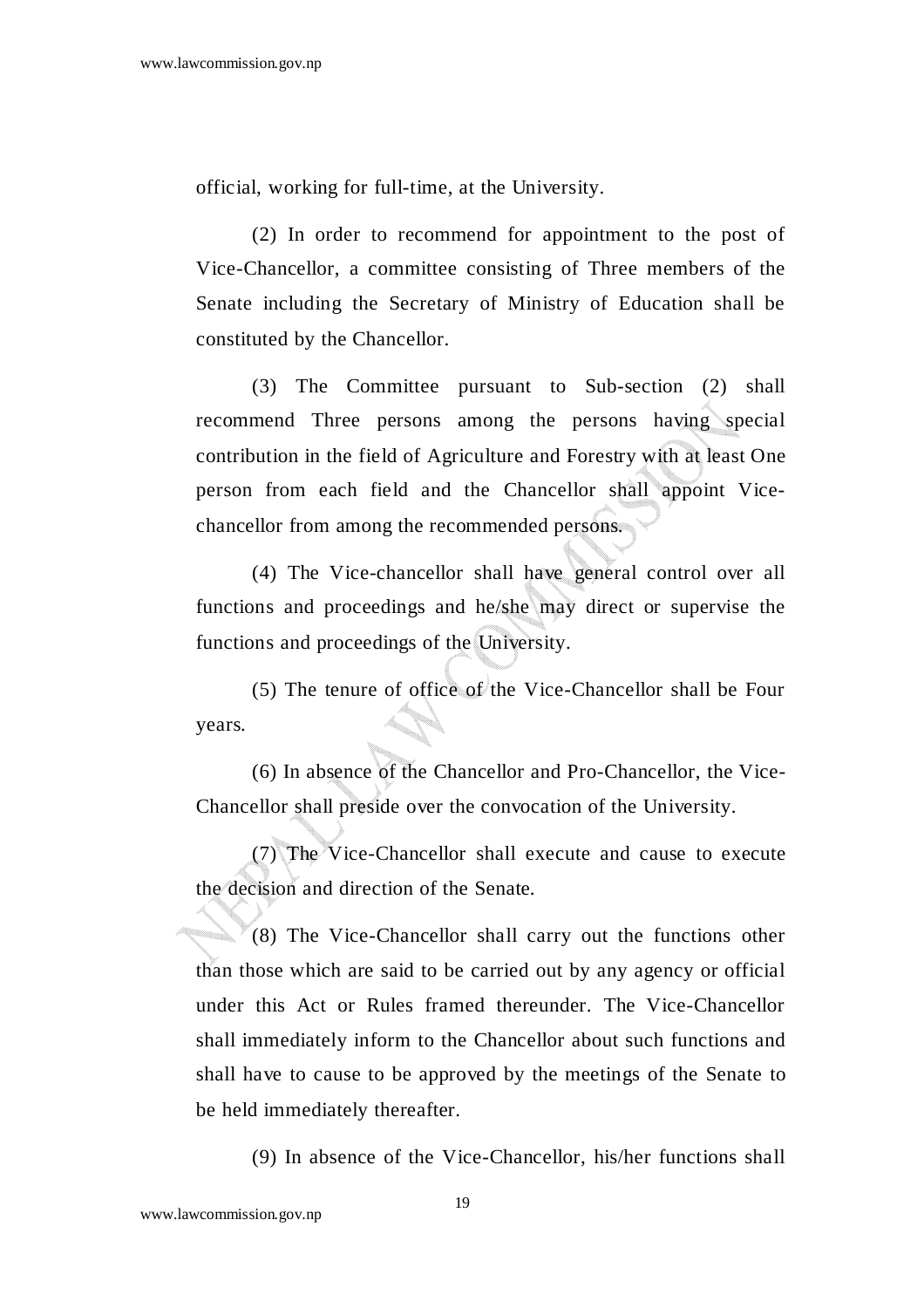be carried out as provided for by the Chancellor.

 (10) The other functions, duties and powers and remuneration, facilities and conditions of service of the Vice-Chancellor shall be as prescribed.

- 25. **Registrar***:* The Registrar shall be appointed by the Chancellor on the recommendation of the Vice-Chancellor.
- 26. **Dean**: The Dean shall be appointed by the Executive Council.
- 27. **Director**: (1) There shall be separate director to function as a head of the Research Centre and Curriculum Development Centre.

(2) The Director shall be appointed by the Executive Council.

## 28. **Functions, Duties and Powers and Remuneration, Facilities and Conditions of Service of Registrar, Dean and Director**:

(1) The Registrar, Dean and Director shall be full time official of the University.

 (2) The tenure of office of the Registrar, Dean and Director shall be Four years.

 (3) Functions, Duties and Powers and Remuneration, Facilities and Conditions of Service of Registrar, Dean and Director shall be as prescribed.

29. **Other Officials of the University**: (1) There shall be other officials at the University as prescribed.

 (2) The appointment, functions, duties, powers, remuneration, facilities and conditions of service of other officials pursuant to Subsection (1) shall be as prescribed.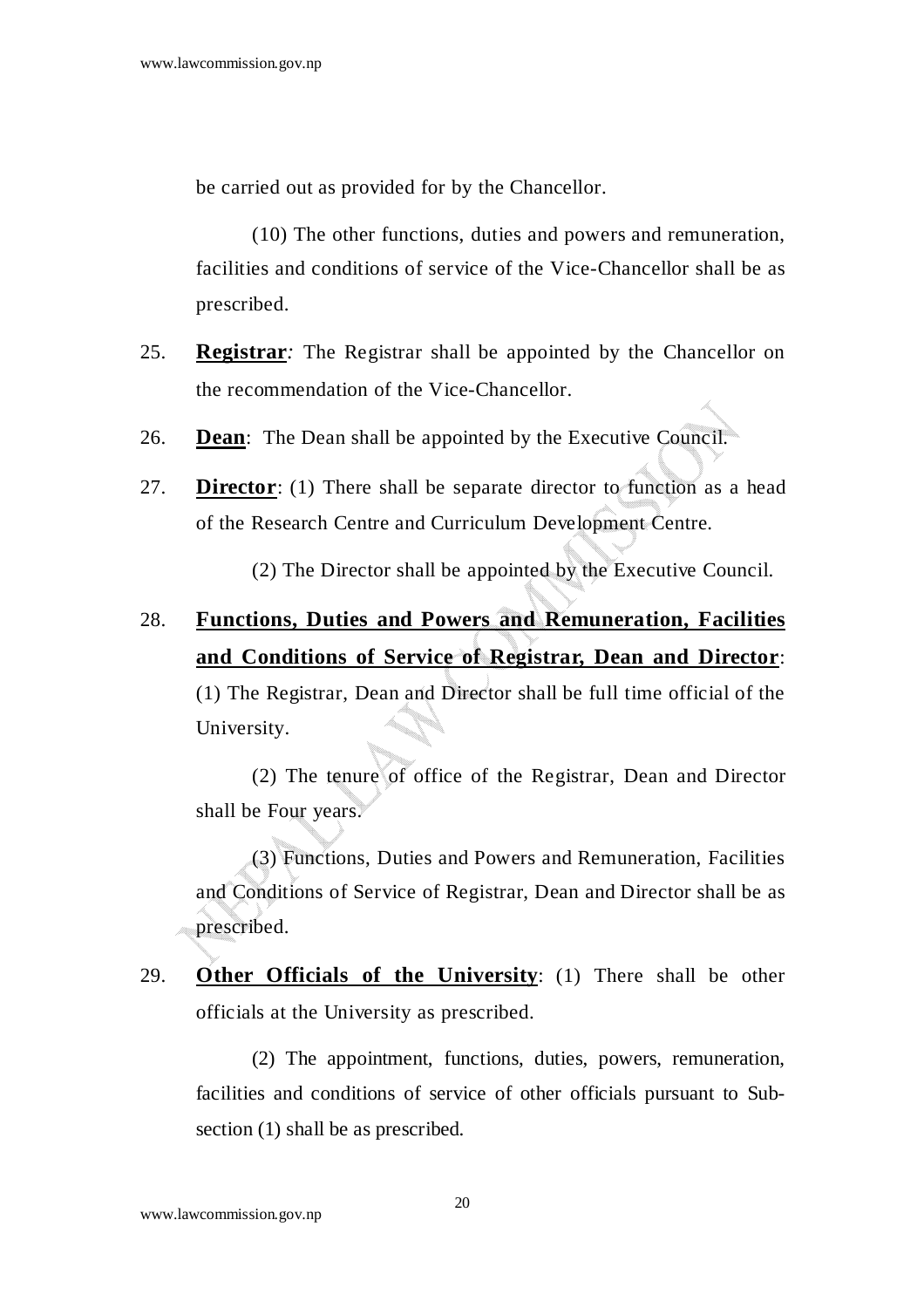30. **Removal from Office**: (1) If One Fourth of the currently existing members of the Senate make an application in writing to the Chancellor that the Vice-Chancellor, Chairperson of the Service Commission or Registrar are failing to perform the duties of their respective posts or not performing their duties honestly or not abiding by the conduct as required to their post, the Chancellor shall form Three members Inquiry Committee under the chairpersonship of the member of the Senate consisting member of the University Grant Commission and Secretary at the Ministry of Education.

(2) The Inquiry Committee formed pursuant to Sub-section (1) shall hold necessary inquiries into the matter and submit its report to the Chancellor within Thirty days.

(3) Upon receiving the report pursuant to Sub-section (1), the Chancellor shall submit it to the Senate.

(4) In case, more than Fifty percent members presenting in the meetings decide to remove from office to the Vice-Chancellor, Chairperson of the Service Commission or Registrar in the course of discussions on that report submitted pursuant to Sub-section (2), the Chancellor shall remove Vice-Chancellor, Chairperson of the Service Commission or Registrar from office.

Provided that, they shall be given a reasonable opportunity to defend themselves before removing from the office.

(5) The process of removal from office or make an inquiry to other official besides the Vice-Chancellor, Chairperson of the Service Commission or Registrar on the charge pursuant to Sub-section (1) shall be as prescribed.

(6) In case, an inquiry is started against any official pursuant to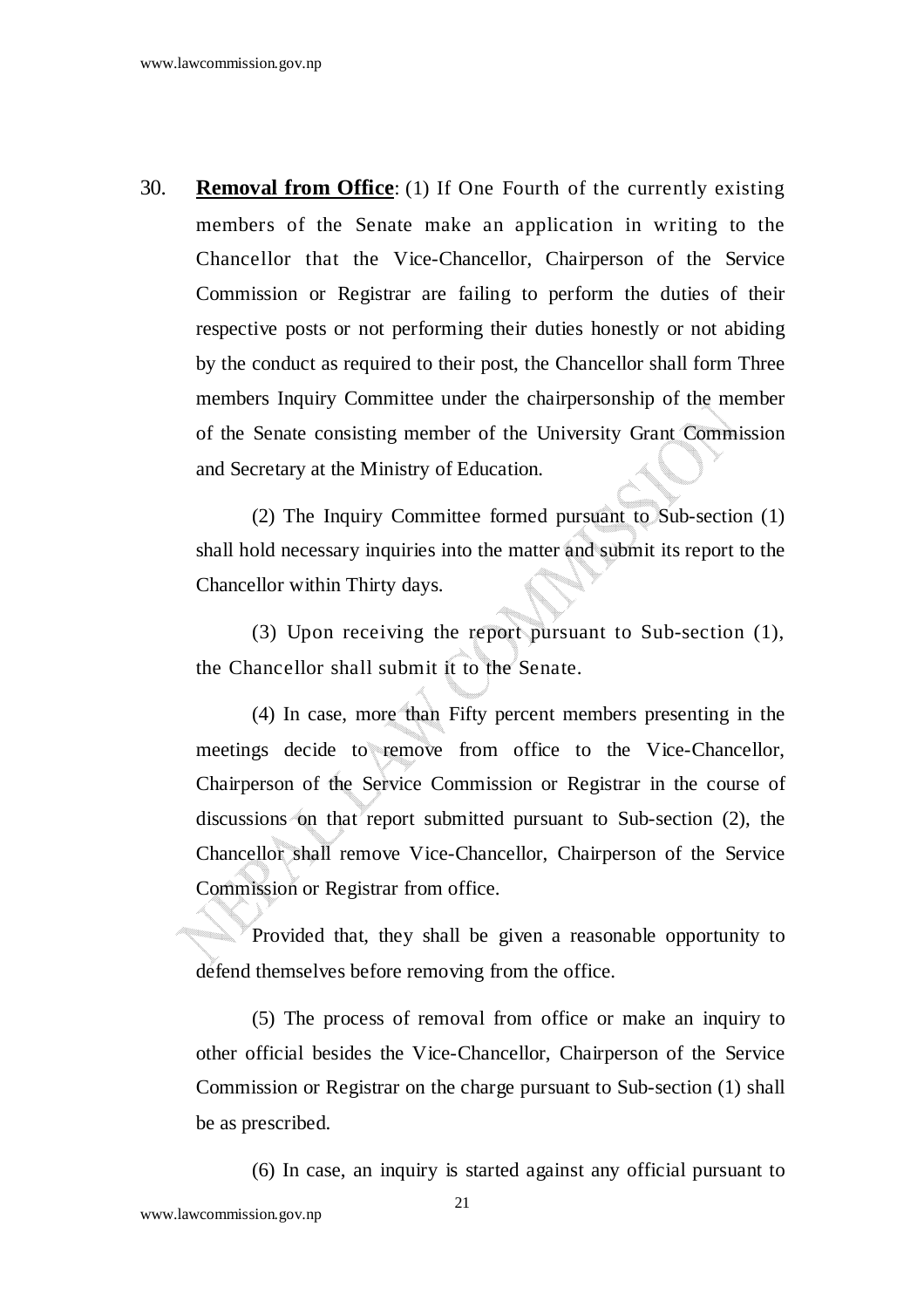this Section, he/she shall not be eligible to perform his/her official duty till the final decision is made.

**31. Provision relating to Teacher and Employee**: (1) There shall be teachers and employees at the University as prescribed.

 (2) The appointment, functions, duties, powers, remuneration, facilities and conditions of service of teachers and employees pursuant to Sub-section (1) shall be as prescribed.

#### **Chapter 10**

### **Fund, Account and Audit of the University**

- **32. Fund of the Universit**y: (1) There shall be a separate fund of the University and the fund shall consist of the following amounts:
	- (a) Grants received from Government of Nepal,
	- (b) The amount received from University Grant Commission
	- The amount received from Local Bodies.

(d) The amount given by any person or organization as donation, charity and financial assistance,

- (e) The amount received as assistance or grant from concerned person or organization related with industry, commerce.
	- (f) The amount received as assistance or loan from foreign government, international organizations, associations, financial institutions or persons,
	- (g) Fees or the amount to be received from any other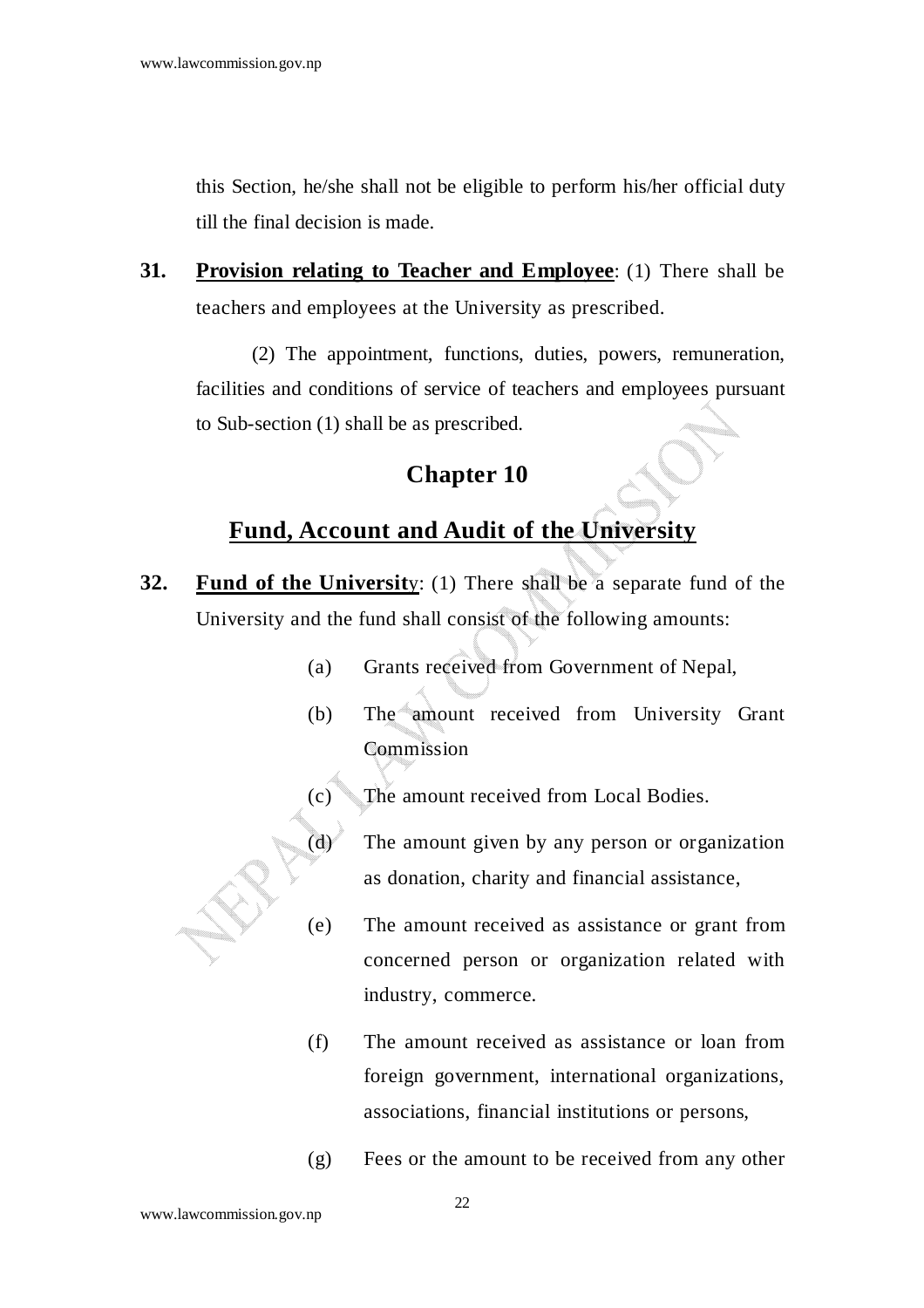source.

 (2) While receiving any amount pursuant to Clause (f) of Subsection (1), the University shall have to obtain approval of Government of Nepal.

 (3) The amount of the fund of the University shall be deposited in an account opened with the bank as decided by the University.

 (4) The operation of fund and account of the University shall be as prescribed.

 (5) All expenditure of the University shall be borne by the fund pursuant to Sub-section (1) as approved by the Senate.

33. **Accounts and Auditing**: (1) The accounts of incomes and expenditures of the University shall be kept as same as Government of Nepal.

 (2) The University shall manage the internal control system of accounts as prescribed.

 (3) The audit of the accounts of the University shall be carried out by the Auditor General.

### **Chapter 11**

#### **Miscellaneous**

34. **Conferring the Degree and Certificate and Fixation of Equivalency and Standards:** (1) The University may confer certificate as may be prescribed to the students, trainees or researchers having obtained higher education and may confer honorary degrees to the persons carrying out research oriented activities and appreciable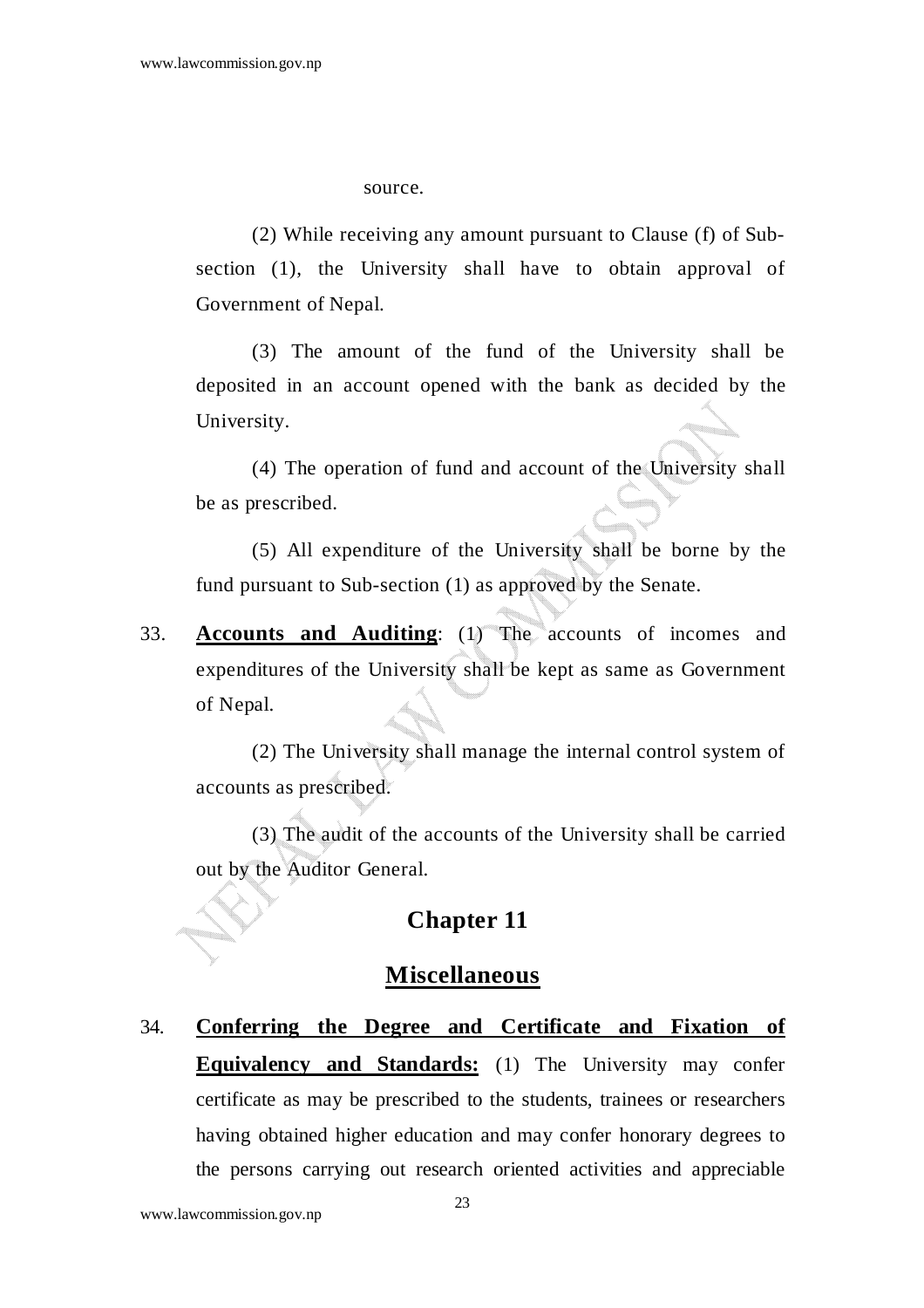work in the educational and academic field.

 (2) The University may recognize the educational degrees of any native or foreign University or of educational institution, and may fix the equivalency and standard of various degrees of the University with those degrees.

35. **Qualification Required for Admission to the University**: (1) The qualification required for admission of the students and researchers to the University shall be as prescribed.

 (2) In the course of admission of the student in the University, the place shall be secured to the student from women, *Aadibasi/janjati, Madhesi, Dalit,* disable (differently able), backward class or community as per the policy of Government of Nepal in the prescribed percent.

- 36. **To Act in Accordance with National Education Policy**: It shall be the duty of the University to act in accordance with the National Education Policy approved by Government of Nepal.
- 37. **Actions not to be invalid**: No act or action shall be invalid merely for the reason that an error has been made to appoint or nominate any office bearer or member in any of such vacant posts of the University.
- 38. **Saving for Acts Done in Good faith**: No case shall be initiated or no any other actions may be taken against the University or any of its official with regard to any act done or purported to be done in good faith in accordance with Act or Rules framed thereunder.
- 39. **Prior Approval of Government of Nepal to be obtained**: Notwithstanding anything contained in this Act, approval of the Government of Nepal shall be taken while framing Rules or